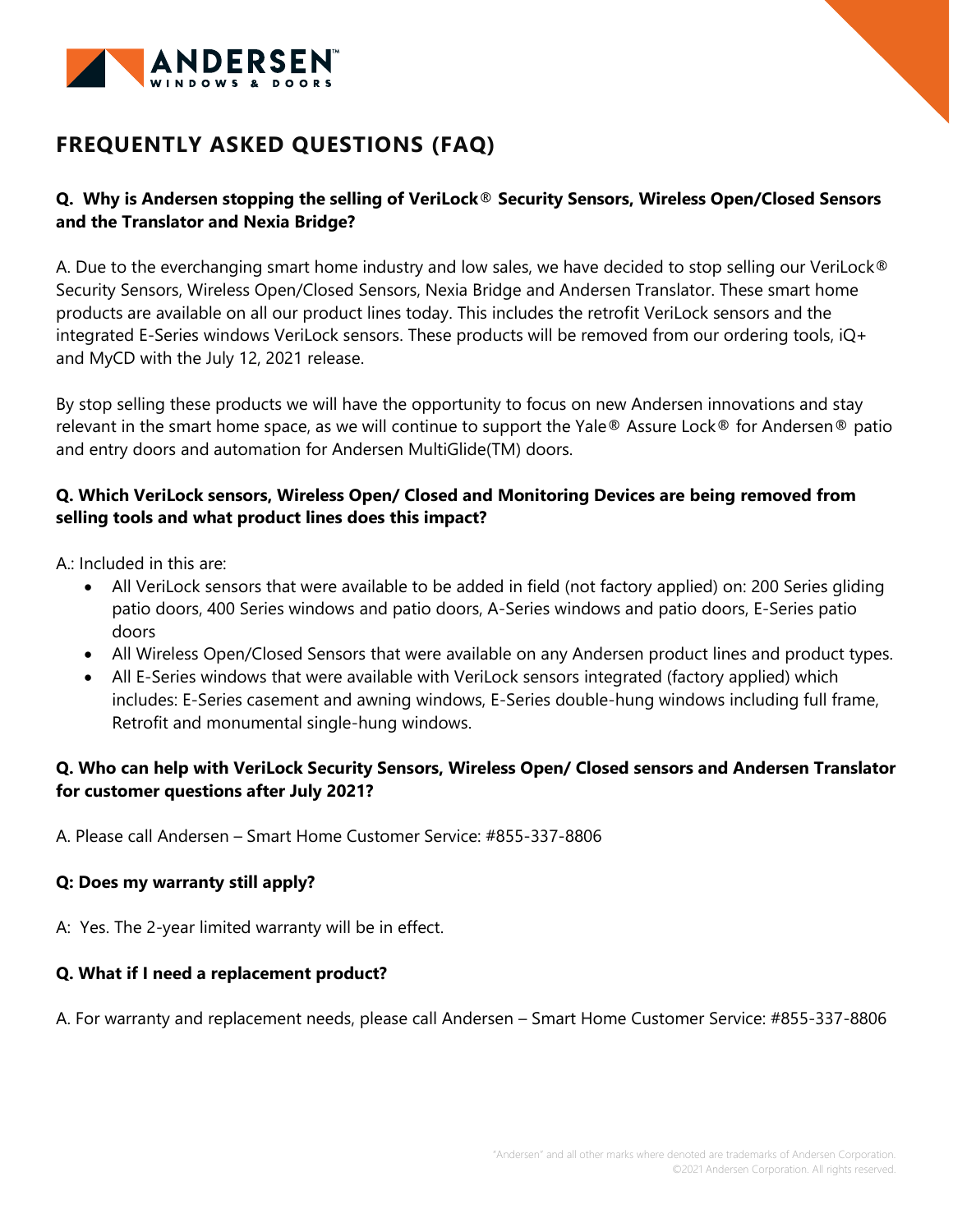

## **Q: Will my ADT or Nexia, Wink app change after July 2021?**

A: Any monitoring services that you had connected to VeriLock and Wireless Open/ Closed Sensors will remain, and monitoring should continue. A paid subscription will now be required. Homeowners currently receiving complimentary Nexia self-monitoring will be sent a communication from Andersen on their subscription options, which could include continuing at \$9.99 a month starting in 2022 or switching to another selfmonitoring service or to professional monitoring.

## **Q: Why did my Nexia app change to Trane or American Standard?**

A: In the middle of 2021, Nexia we will phase out the name "Nexia" and it will no longer be used to describe the mobile app, web portal or service platform and instead one of two new mobile apps will replace Nexia. These apps will now be aligned with their core residential HVAC businesses, American Standard® and Trane®. Users with American Standard branded smart thermostats in their homes will need to download the new American Standard Home mobile app (referred to in the app store as AS Air Home). Users with Trane branded thermostats in their homes will see their Nexia app rebranded as the new Trane Home mobile app. Users with neither American Standard nor Trane thermostats will see their Nexia app rebranded as Trane Home. Users will no longer be able to search for or find the Nexia app in app stores, as it will be discontinued and renamed Trane Home.

These new apps and portals will be backwards compatible with the Nexia app, meaning all previous features and functionality will be preserved and remain available in the new apps/portals. Therefore, if you have a device that was previously integrated with Nexia, it will continue to work with the new apps/portals. The apps/portals will have new branding, color schemes and logos, but the functionality will remain the same (with new features being released, per usual).

## **Q: Why is Nexia (Trane or American Standard) now charging \$9.99 a month for monitoring?**

A: For self-monitoring of the VeriLock Security Sensors and Wireless Open/Closed Sensors by Nexia, the monthly monitoring fee was being covered by Andersen. With Andersen no longer selling these products, the continued service fee will now need to be paid for by the customer.

# **Q: What batteries are in VeriLock sensors and Wireless Open/Closed Sensors and are they easy to change/replace?**

A: The batteries in VeriLock sensors and Wireless Open/Closed Sensors can be easily replaced with minimum use of basic hand tools. The 3.0- Volt lithium coin cell batteries used in VeriLock sensors are readily available at most general, hardware or drug stores in a variety of brands.

# **Q: What if my VeriLock sensors and Wireless Open/Closed sensors are connected to a self-monitoring device or to a professional security company or a home automation company, will anything change?**